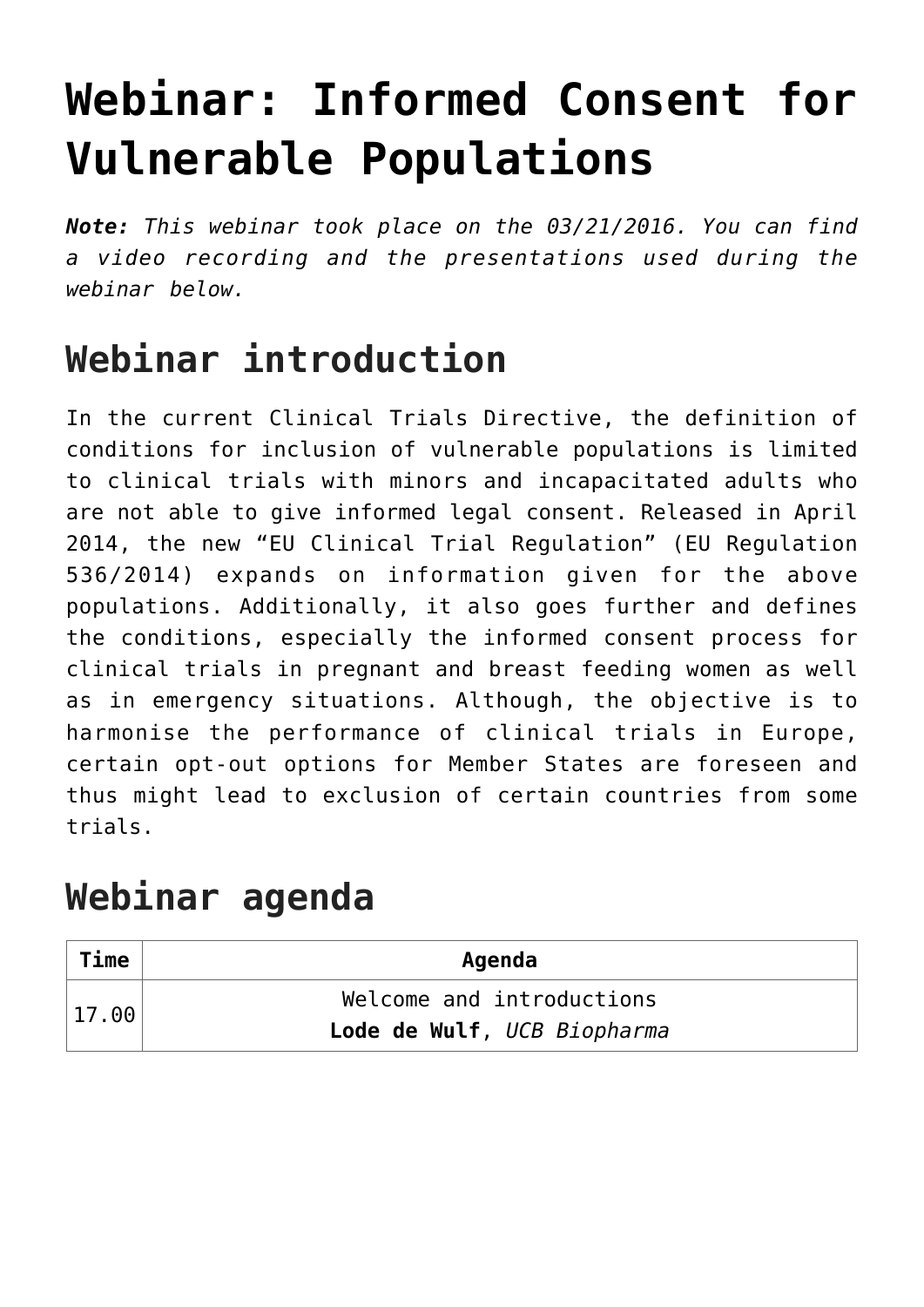| <b>Time</b> | Agenda                                                                                                                                                                                                                                                                                                                 |
|-------------|------------------------------------------------------------------------------------------------------------------------------------------------------------------------------------------------------------------------------------------------------------------------------------------------------------------------|
| 17.10       | "Protection of subjects and informed consent $-$ the<br>clinical trials regulation and the inclusion of minors<br>and pregnant and breastfeeding women in research on<br>medicinal products"<br>Andrea Heckenberg, Medical University of Vienna &<br><b>EUPATI Consortium Member</b>                                   |
| 17.25       | Q & A - Panel members: Joan Jordan, MS Ireland & EUPATI<br>Trainee and Adriana Ceci, Scientific Director of the<br>CVBF (Consorzio per Valutazioni Biologiche e<br>Farmacologiche) & President of the Gianni Benzi<br>Pharmacological Research Foundation                                                              |
| 17.50       | "Protection of subjects and informed consent - the<br>clinical trials regulation and the inclusion of<br>patients incapacitated to give consent and in emergency<br>situations in research on medicinal products"<br>François Lemaire, Professor Emeritus of medical<br>intensive care at Université Paris Est Créteil |
| 18.05       | Q & A - Panel members: Joan Jordan, MS Ireland & EUPATI<br>Trainee and Adriana Ceci, Scientific Director of the<br>CVBF (Consorzio per Valutazioni Biologiche e<br>Farmacologiche) & President of the Gianni Benzi<br>Pharmacological Research Foundation                                                              |
| 18.30       | Close of the Webinar                                                                                                                                                                                                                                                                                                   |

### **Webinar recording**

#### **Webinar presentations**